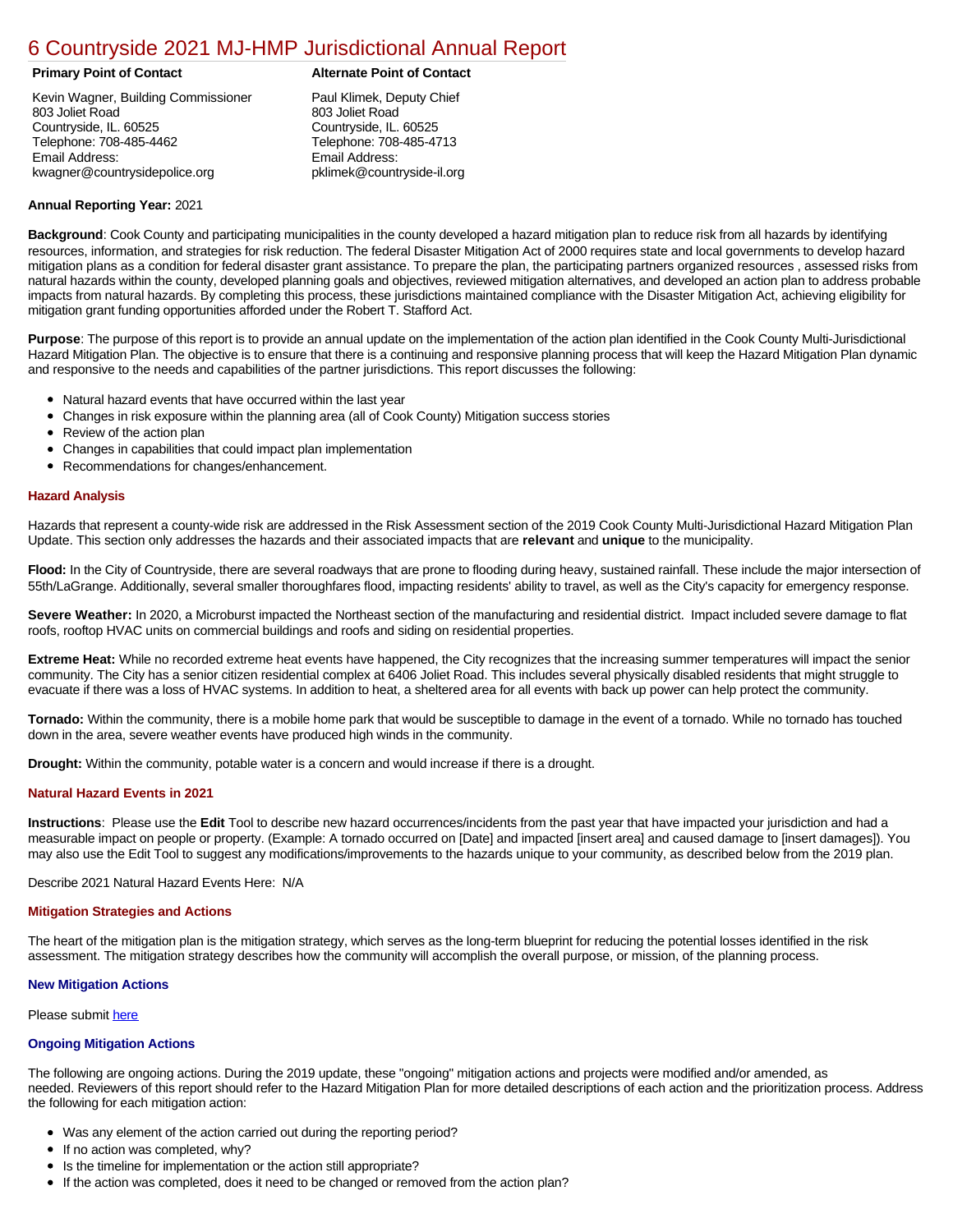| TABLE: HAZARD MITIGATION ACTION PLAN MATRIX                                                                                                                                                          |                |                                                           |                                                                                             |                          |                                                                                                                                             |                            |                              |                                                                                                                                               |  |
|------------------------------------------------------------------------------------------------------------------------------------------------------------------------------------------------------|----------------|-----------------------------------------------------------|---------------------------------------------------------------------------------------------|--------------------------|---------------------------------------------------------------------------------------------------------------------------------------------|----------------------------|------------------------------|-----------------------------------------------------------------------------------------------------------------------------------------------|--|
| <b>Completion status legend:</b><br>$N = New$<br>$O =$ Action Ongoing toward Completion<br>$R =$ Want Removed from Annex<br>$C = Project Completed$<br>$X = No$ Action Taken                         |                |                                                           |                                                                                             |                          |                                                                                                                                             |                            |                              |                                                                                                                                               |  |
| 2021 Status                                                                                                                                                                                          | 2020 Status    | 2019 Status                                               | <b>Hazards</b><br><b>Mitigated</b>                                                          | <b>Objectives</b><br>Met | <b>Lead Agencies</b>                                                                                                                        | <b>Estimated</b><br>Cost   | Sources of<br><b>Funding</b> | <b>Timeline/Projected</b><br><b>Completion Date</b><br>(a)                                                                                    |  |
|                                                                                                                                                                                                      |                | Action C8.1-Clear storm drains for stormwater management. |                                                                                             |                          |                                                                                                                                             |                            |                              |                                                                                                                                               |  |
| <b>Status Description:</b>                                                                                                                                                                           |                |                                                           |                                                                                             |                          |                                                                                                                                             |                            |                              |                                                                                                                                               |  |
| O                                                                                                                                                                                                    |                | Ongoing                                                   | Severe<br>Weather, Flood                                                                    | 1, 2, 4, 8, 9            | City                                                                                                                                        | Low                        | Corporate Fund               | Ongoing                                                                                                                                       |  |
|                                                                                                                                                                                                      |                |                                                           |                                                                                             |                          | Action C8.2-Continue participation in mutual aid agreements with adjoining jurisdictions and intergovernmental agency partnerships.         |                            |                              |                                                                                                                                               |  |
|                                                                                                                                                                                                      |                |                                                           |                                                                                             |                          |                                                                                                                                             |                            |                              | Status Description: The City continues to participate in and maintain mutual aid agreements with intergovernmental and mutual aid agreements. |  |
| O                                                                                                                                                                                                    |                | Ongoing                                                   | All                                                                                         | 1, 5, 8                  | City, Public<br>Works, Police,<br>EMA, Building<br>Dept.                                                                                    | Low                        | Corporate Fund               | Ongoing                                                                                                                                       |  |
|                                                                                                                                                                                                      |                |                                                           | Action C8.3—Continue participation in the NWS Storm Ready program.                          |                          |                                                                                                                                             |                            |                              |                                                                                                                                               |  |
| <b>Status Description:</b>                                                                                                                                                                           |                |                                                           |                                                                                             |                          |                                                                                                                                             |                            |                              |                                                                                                                                               |  |
|                                                                                                                                                                                                      |                | Removed                                                   | Severe<br>Weather                                                                           | 1, 5, 6, 8, 11           | City                                                                                                                                        | Low                        | Corporate Fund               | Removed                                                                                                                                       |  |
|                                                                                                                                                                                                      |                |                                                           | Action C8.4—Maintain existing local flood control measures (ditches, water retention area). |                          |                                                                                                                                             |                            |                              |                                                                                                                                               |  |
| Status Description: The City continuously plans and works to maintain and improve local flood control measures.                                                                                      |                |                                                           |                                                                                             |                          |                                                                                                                                             |                            |                              |                                                                                                                                               |  |
| $\circ$                                                                                                                                                                                              |                | Ongoing                                                   | Flood                                                                                       | 9, 12                    | <b>Public Works</b>                                                                                                                         | Medium                     | Corporate Fund               | Ongoing                                                                                                                                       |  |
|                                                                                                                                                                                                      |                |                                                           | Action C8.5—Maintain outdoor warning systems through preventative maintenance agreement     |                          |                                                                                                                                             |                            |                              |                                                                                                                                               |  |
| <b>Status Description:</b>                                                                                                                                                                           |                |                                                           |                                                                                             |                          |                                                                                                                                             |                            |                              |                                                                                                                                               |  |
| $\circ$                                                                                                                                                                                              |                | Ongoing                                                   | Tornado                                                                                     | 5, 6, 11                 | City                                                                                                                                        | Less than<br>\$10,000; Low | Corporate Fund               | Ongoing (Annual)<br>Long-term                                                                                                                 |  |
|                                                                                                                                                                                                      |                |                                                           |                                                                                             |                          | Action C8.6—Perform outreach education to the public to promote safety, alert protocols, shelter education and alternative warning systems. |                            |                              |                                                                                                                                               |  |
| 911.                                                                                                                                                                                                 |                |                                                           |                                                                                             |                          | Status Description: The City uses various platforms to assist with public education, such as Social Media, Blackboard Connect, and reverse  |                            |                              |                                                                                                                                               |  |
| $\circ$                                                                                                                                                                                              |                | Ongoing                                                   | All                                                                                         | 5, 6, 8, 11              | City                                                                                                                                        | Low                        | Corporate Fund               | Ongoing                                                                                                                                       |  |
|                                                                                                                                                                                                      |                |                                                           | Action C8.7-Participate in educational drills involving all city employees.                 |                          |                                                                                                                                             |                            |                              |                                                                                                                                               |  |
|                                                                                                                                                                                                      |                |                                                           |                                                                                             |                          |                                                                                                                                             |                            |                              | Status Description: Employee training held for all City employees on security access and emergency procedures for the new municipal complex.  |  |
| $\circ$                                                                                                                                                                                              |                | Ongoing                                                   | Earthquake                                                                                  | 5, 6, 11                 | City                                                                                                                                        | Low                        | Corporate Fund               | Ongoing (Annual)                                                                                                                              |  |
|                                                                                                                                                                                                      |                |                                                           |                                                                                             |                          | Action C8.8—Update City Emergency Operations, Severe Weather, Pharmaceutical and Public Building Plans.                                     |                            |                              |                                                                                                                                               |  |
|                                                                                                                                                                                                      |                |                                                           |                                                                                             |                          | Status Description: City Emergency Operations plans are subject to continuous review and update.                                            |                            |                              |                                                                                                                                               |  |
| $\circ$                                                                                                                                                                                              |                | Ongoing                                                   | All                                                                                         | 1, 5, 6, 8               | Police                                                                                                                                      | <b>N/A</b>                 | <b>N/A</b>                   | Short-term                                                                                                                                    |  |
| Action C8.9-Integrate the hazard mitigation plan into other plans, programs, or resources that dictate land use or redevelopment.                                                                    |                |                                                           |                                                                                             |                          |                                                                                                                                             |                            |                              |                                                                                                                                               |  |
| Status Description: The City's Planning and Zoning Board, Building Department, and the City Engineer review building plans and/or zoning<br>variations to conform to BOCA (Building Code) standards. |                |                                                           |                                                                                             |                          |                                                                                                                                             |                            |                              |                                                                                                                                               |  |
| $\circ$                                                                                                                                                                                              |                | Ongoing                                                   | All                                                                                         | 1, 2, 5, 6, 7, 8         | DHSEM, City                                                                                                                                 | Low                        | Corporate Fund               | Long-term                                                                                                                                     |  |
| Action C8.10—Consider the city's involvement within the Community Rating System (CRS).                                                                                                               |                |                                                           |                                                                                             |                          |                                                                                                                                             |                            |                              |                                                                                                                                               |  |
| <b>Status Description:</b>                                                                                                                                                                           |                |                                                           |                                                                                             |                          |                                                                                                                                             |                            |                              |                                                                                                                                               |  |
|                                                                                                                                                                                                      | $\blacksquare$ | Removed                                                   | Flood                                                                                       | 6, 11                    | Public Works                                                                                                                                | Low                        | Corporate Fund               | Removed                                                                                                                                       |  |
| Action C8.11-Participate in information gathering and involvement in programs that concentrate on emergency preparedness and education.                                                              |                |                                                           |                                                                                             |                          |                                                                                                                                             |                            |                              |                                                                                                                                               |  |
| <b>Status Description:</b>                                                                                                                                                                           |                |                                                           |                                                                                             |                          |                                                                                                                                             |                            |                              |                                                                                                                                               |  |
| $\circ$                                                                                                                                                                                              |                | Ongoing                                                   | All                                                                                         | 5, 8, 11                 | City                                                                                                                                        | \$2,500                    | Corporate Fund               | Long-term                                                                                                                                     |  |
| Action C8.12-Take part in the continued support, implementation, maintenance and revision of Hazard Mitigation plan.                                                                                 |                |                                                           |                                                                                             |                          |                                                                                                                                             |                            |                              |                                                                                                                                               |  |
| Status Description: The City provides the required updates to the Hazard Mitigation Plan Action Plan matrix.                                                                                         |                |                                                           |                                                                                             |                          |                                                                                                                                             |                            |                              |                                                                                                                                               |  |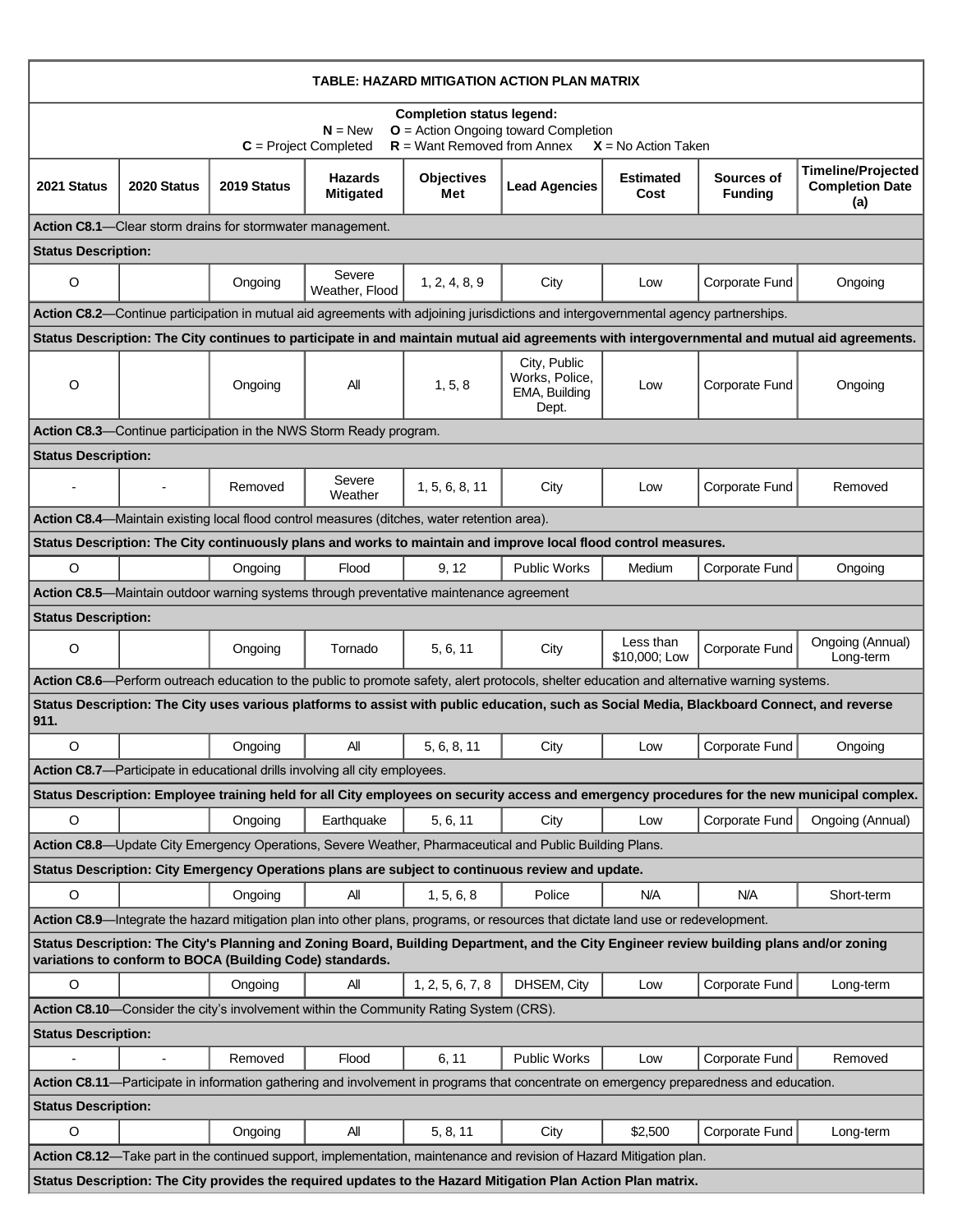| O                                                                                                                                                                                                                                                                                                                                                                                   |   | Ongoing                                                    | All                                                                                                   | Αll                   | <b>City Building</b><br>Dept.                                                                                                             | Low    | Corporate<br>Fund, Grant<br>Funding                | Short-term, Ongoing                                                                                                                        |  |
|-------------------------------------------------------------------------------------------------------------------------------------------------------------------------------------------------------------------------------------------------------------------------------------------------------------------------------------------------------------------------------------|---|------------------------------------------------------------|-------------------------------------------------------------------------------------------------------|-----------------------|-------------------------------------------------------------------------------------------------------------------------------------------|--------|----------------------------------------------------|--------------------------------------------------------------------------------------------------------------------------------------------|--|
| Action C8.13—Encourage the implementation and use of NOAA "All Hazards" radios as supplemental early warning, preparedness and post incident<br>information.                                                                                                                                                                                                                        |   |                                                            |                                                                                                       |                       |                                                                                                                                           |        |                                                    |                                                                                                                                            |  |
| <b>Status Description:</b>                                                                                                                                                                                                                                                                                                                                                          |   |                                                            |                                                                                                       |                       |                                                                                                                                           |        |                                                    |                                                                                                                                            |  |
|                                                                                                                                                                                                                                                                                                                                                                                     |   | Removed                                                    | Severe<br>Weather,<br>Tornado, Flood,<br>Earthquake                                                   | 1, 5, 6, 8, 11        | City                                                                                                                                      | Low    | Corporate,<br>Grants                               | Removed                                                                                                                                    |  |
|                                                                                                                                                                                                                                                                                                                                                                                     |   |                                                            |                                                                                                       |                       | Action C8.14-Establish and continue planning and partnership between governmental agencies, volunteers, Cook County DPH, public agencies. |        |                                                    |                                                                                                                                            |  |
|                                                                                                                                                                                                                                                                                                                                                                                     |   |                                                            | Status Description: The City continues to partner and work with other agencies.                       |                       |                                                                                                                                           |        |                                                    |                                                                                                                                            |  |
| O                                                                                                                                                                                                                                                                                                                                                                                   |   | Ongoing                                                    | All                                                                                                   | 1, 6, 8               | City, County<br>DPH, Lyons<br>Township,<br><b>Indian Head</b><br>Park, Hodgkins,<br>Pleasantview<br>Fire, La Grange,<br>La Grange Park    | Medium | Corporate<br>Fund, Grants                          | Ongoing                                                                                                                                    |  |
|                                                                                                                                                                                                                                                                                                                                                                                     |   |                                                            | Action C8.15—Reduce potable water system loss due to leakage, infrastructure failures.                |                       |                                                                                                                                           |        |                                                    |                                                                                                                                            |  |
| Status Description: Nearly every year the City does a water main replacement project to replace older deteriorated mains. These mains have<br>either been identified in the City's Water System Analysis Report or by City Staff as high priorities in order to reduce water system losses. The<br>next major water main project will involve portions of East Avenue.              |   |                                                            |                                                                                                       |                       |                                                                                                                                           |        |                                                    |                                                                                                                                            |  |
| O                                                                                                                                                                                                                                                                                                                                                                                   |   | Ongoing                                                    | Drought                                                                                               | 1, 2, 13              | City, Water<br>Department                                                                                                                 | Medium | Corporate<br>Fund, Water<br>Fund, Grants           | Ongoing                                                                                                                                    |  |
|                                                                                                                                                                                                                                                                                                                                                                                     |   | Action C8.16—Upgrade/Expand ditch and water flow culverts. |                                                                                                       |                       |                                                                                                                                           |        |                                                    |                                                                                                                                            |  |
| Status Description: The City has done several projects that expand ditch capacity and improve flow, including the 57th and 58th Street Ditches.<br>In recent years, the City been focusing on residential ditch improvements to improve area drainage.                                                                                                                              |   |                                                            |                                                                                                       |                       |                                                                                                                                           |        |                                                    |                                                                                                                                            |  |
| O                                                                                                                                                                                                                                                                                                                                                                                   |   | Ongoing                                                    | Flood                                                                                                 | 1, 2, 4, 8, 9         | City, Water<br>Department                                                                                                                 | High   | Corporate<br>Fund, Water<br>Fund, Grants           | Long-term                                                                                                                                  |  |
|                                                                                                                                                                                                                                                                                                                                                                                     |   |                                                            | <b>Action C8.17</b> —Water run-off mitigation from new developments, housing, property redevelopment. |                       |                                                                                                                                           |        |                                                    |                                                                                                                                            |  |
|                                                                                                                                                                                                                                                                                                                                                                                     |   |                                                            | and Zoning Board to ensure it meets City standards for stormwater management.                         |                       |                                                                                                                                           |        |                                                    | Status Description: Any new construction goes through a process with the Building Department, City Engineer, and if necessary the Planning |  |
| O                                                                                                                                                                                                                                                                                                                                                                                   |   | Ongoing                                                    | Flood                                                                                                 | 3, 4, 8, 9, 10,<br>13 | City                                                                                                                                      | High   | Developer.<br>Home Owner,<br><b>Property Owner</b> | Ongoing                                                                                                                                    |  |
| Action C8.18-Maintain and upgrade the city's BlackBoard Connect (Reverse 911) communications systems.                                                                                                                                                                                                                                                                               |   |                                                            |                                                                                                       |                       |                                                                                                                                           |        |                                                    |                                                                                                                                            |  |
| <b>Status Description:</b>                                                                                                                                                                                                                                                                                                                                                          |   |                                                            |                                                                                                       |                       |                                                                                                                                           |        |                                                    |                                                                                                                                            |  |
|                                                                                                                                                                                                                                                                                                                                                                                     | - | Removed                                                    | All                                                                                                   | 5                     | City                                                                                                                                      | Low    | Corporate,<br>E911 Fund                            | Removed                                                                                                                                    |  |
|                                                                                                                                                                                                                                                                                                                                                                                     |   |                                                            | Action C8.19-Update the municipality's Emergency Operations Center facility.                          |                       |                                                                                                                                           |        |                                                    |                                                                                                                                            |  |
| Status Description: In 2019, the City completed the construction of the new municipal complex that serves as the Emergency Operations<br>Center.                                                                                                                                                                                                                                    |   |                                                            |                                                                                                       |                       |                                                                                                                                           |        |                                                    |                                                                                                                                            |  |
| С                                                                                                                                                                                                                                                                                                                                                                                   |   | Ongoing                                                    | All                                                                                                   | 1, 2, 5               | City                                                                                                                                      | Medium | Corporate,<br>Grants                               | Long-term                                                                                                                                  |  |
| Action C8.20-Where appropriate, support retrofitting, purchase, or relocation of structures in hazard-prone areas to prevent future structure damage. Give<br>priority to properties with exposure to repetitive losses.                                                                                                                                                            |   |                                                            |                                                                                                       |                       |                                                                                                                                           |        |                                                    |                                                                                                                                            |  |
| <b>Status Description:</b>                                                                                                                                                                                                                                                                                                                                                          |   |                                                            |                                                                                                       |                       |                                                                                                                                           |        |                                                    |                                                                                                                                            |  |
|                                                                                                                                                                                                                                                                                                                                                                                     |   | Removed                                                    | All                                                                                                   | 7, 13                 | City                                                                                                                                      | High   | <b>FEMA Hazard</b><br>Mitigation<br>Grants         | Removed                                                                                                                                    |  |
| Action C8.21—Actively participate in the plan maintenance strategy identified in this plan.                                                                                                                                                                                                                                                                                         |   |                                                            |                                                                                                       |                       |                                                                                                                                           |        |                                                    |                                                                                                                                            |  |
| <b>Status Description:</b>                                                                                                                                                                                                                                                                                                                                                          |   |                                                            |                                                                                                       |                       |                                                                                                                                           |        |                                                    |                                                                                                                                            |  |
|                                                                                                                                                                                                                                                                                                                                                                                     |   | Removed                                                    | All                                                                                                   | 3, 4, 6               | <b>DHSEM City</b>                                                                                                                         | Low    | <b>General Fund</b>                                | Removed                                                                                                                                    |  |
| Action C8.22-Maintain good standing under the National Flood Insurance Program by implementing programs that meet or exceed the minimum NFIP<br>requirements. Such programs include enforcing an adopted flood damage prevention ordinance, participating in floodplain mapping updates, and providing<br>public assistance and information on floodplain requirements and impacts. |   |                                                            |                                                                                                       |                       |                                                                                                                                           |        |                                                    |                                                                                                                                            |  |